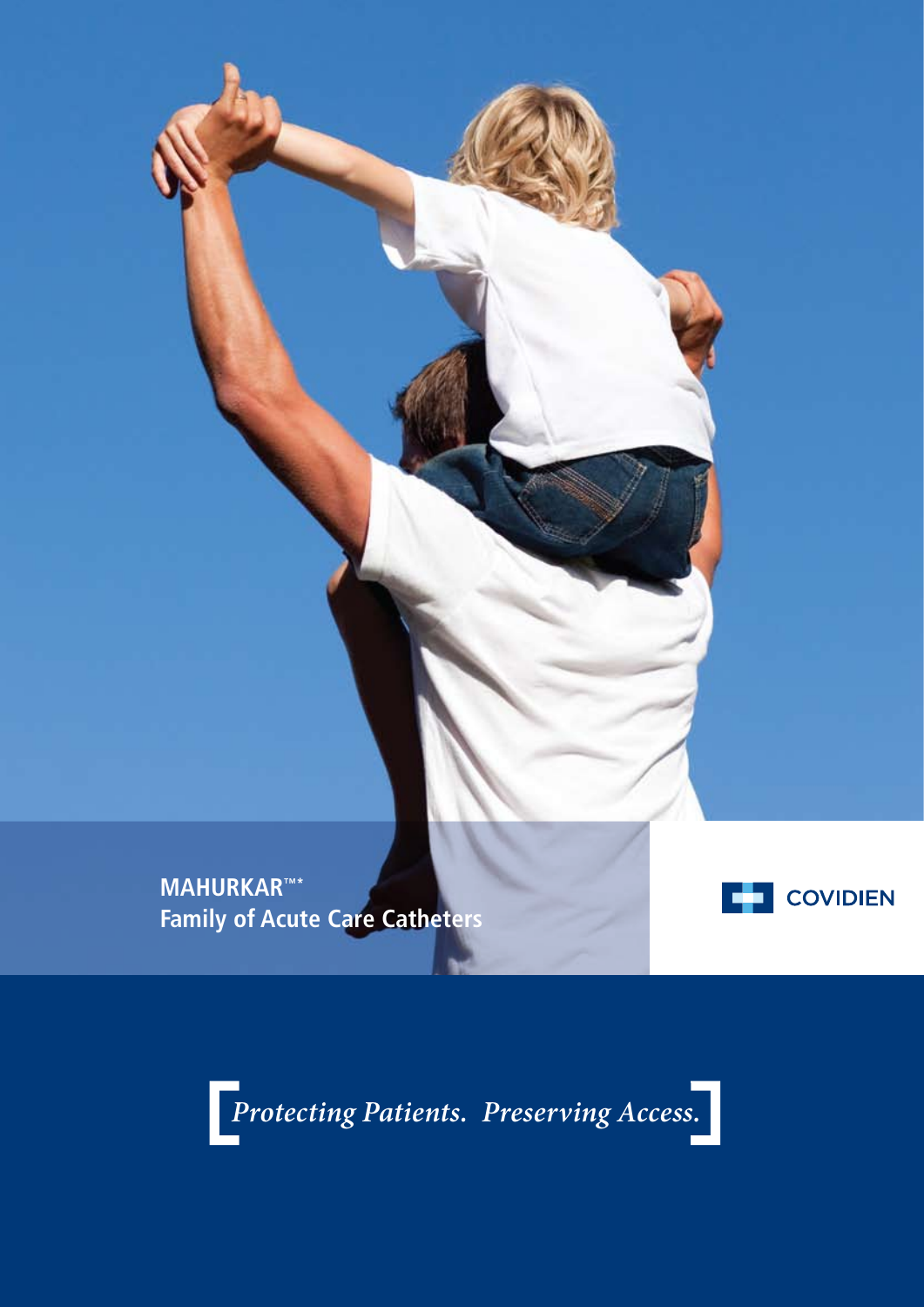# Exceptional Performance

**• Maximum Flows, Minimal Pressures**

**Double-D™\* lumen** design maximizes internal diameter to provide consistent and equal flow rates with lower arterial pressure.

**• Ease of Insertion**

**Thermosensitive material** provides optimal stiffness during insertion, and softens up to 50% post-insertion for vessel conformity and patient comfort. The conical tip facilitates smooth transition through tissue.

# **The Gold Standard MAHURKAR™\* Acute Care Catheter Family**

## **• Dependable Adapters and Extensions**

**Durable Ultem™\* adapters and silicone extensions** withstand repeated use and cleaning, while providing improved kink resistance.

Ease of insertion. Optimal flow rates. Patient comfort. A variety of options. For acute dialysis care the choice is Covidien. Building on a strong history of more than 30 years of quality and innovation that began with the MAHURKAR™\* 11.5Fr acute hemodialysis catheter, Covidien continues to provide innovative features to optimize patient benefits.







## Reduced Patient Complications

**• Maintain Patency by Decreasing the Likelihood of Clot Formation**

 **Laser-cut side slots** with smooth edges decrease the likelihood of debris attachment and clot formation.

**• Reduce Vessel Wall Occlusion**

**Larger slot shape** reduces the likelihood of vessel wall occlusion, while the orientation maximizes the open passageway for fluid flow.



*A full spectrum of acute care catheters for use in hemodialysis, apheresis, infusion and renal replacement therapy*

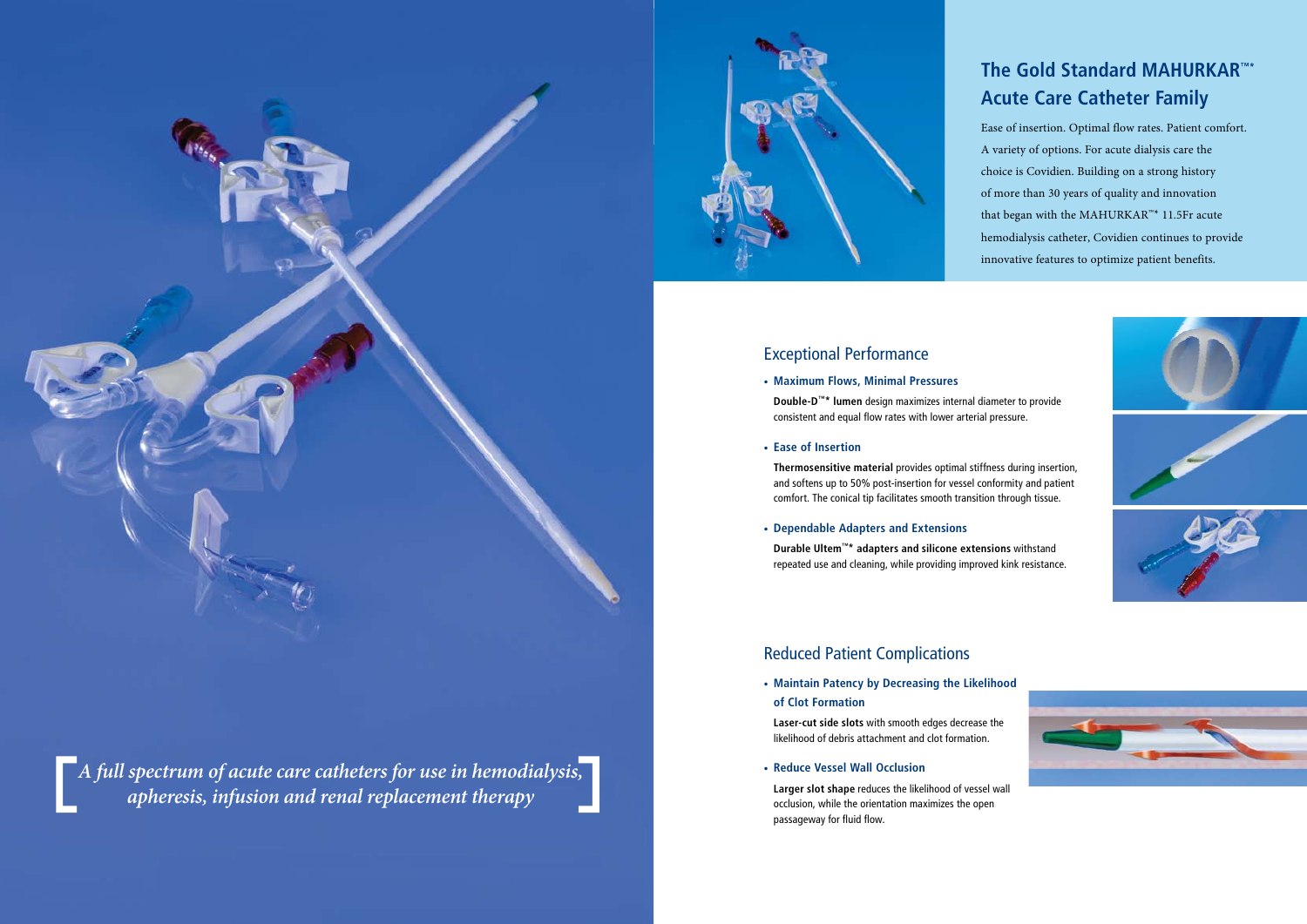



- Third lumen (19G) facilitates infusion of fluid, blood products, medication or blood sampling
- Preserves patient vascular access. Avoids the need for PICC line placements in CKD patients in accordance with NKF-KDOQI guidelines 1
- • Soft, green, atraumatic tip to reduce likelihood of vessel trauma *in situ*
- Reinforced hub minimizes kinking in difficult vasculature — ideal for femoral and left-sided placements
- • Modified Double-D™\* design maximizes area for high flow rates in dialysis lumens

Multi-centered, randomized clinical study comparing the MAHURKAR™\* double lumen and triple lumen catheters demonstrated:

- 1 No increase in incidence of CRBSI (catheter-related bloodstream infection) <sup>2</sup>
- 2 No significant difference in incidence of exit-site infections <sup>3</sup>
- 3 Desired flow rates achieved 100% of the time

# **MAHURKAR™\* 12Fr Triple Lumen Catheter** • **Catheter** • Soft, green, atraumatic tip reduces likelihood of vessel trauma *in situ*

## **Proven Safety and Efficacy**

• Minimum French size (11.5Fr) coupled with Double-D™\* lumen design achieves consistent



• Radiopaque allows for quick visualization

# *The first acute care triple lumen catheter indicated for hemodialysis, infusion and apheresis*

- 
- Larger Double-D™\* lumen design optimizes flows with lower arterial pressure
- Less force required to insert the Mahurkar™\* 13.5Fr catheter versus other competitive high flow catheters 4
- Facilitates continuous renal therapies in the ICU
- Reinforced hub minimizes kinking in difficult vasculature ideal for femoral and left-sided placements
- Radiopaque allows for quick visualization

- flow rates up to 350 mL/min
- Conical tip for smooth insertion
- Radiopaque allows for quick visualization



# **MAHURKAR™\* 13.5Fr High-flow Catheter**

## *Optimal high-flow catheter – consistently achieves flow rates up to 450mL/min*

## *Trusted for over 30 years*

# **MAHURKAR™\* 11.5Fr The Original Short-term Catheter**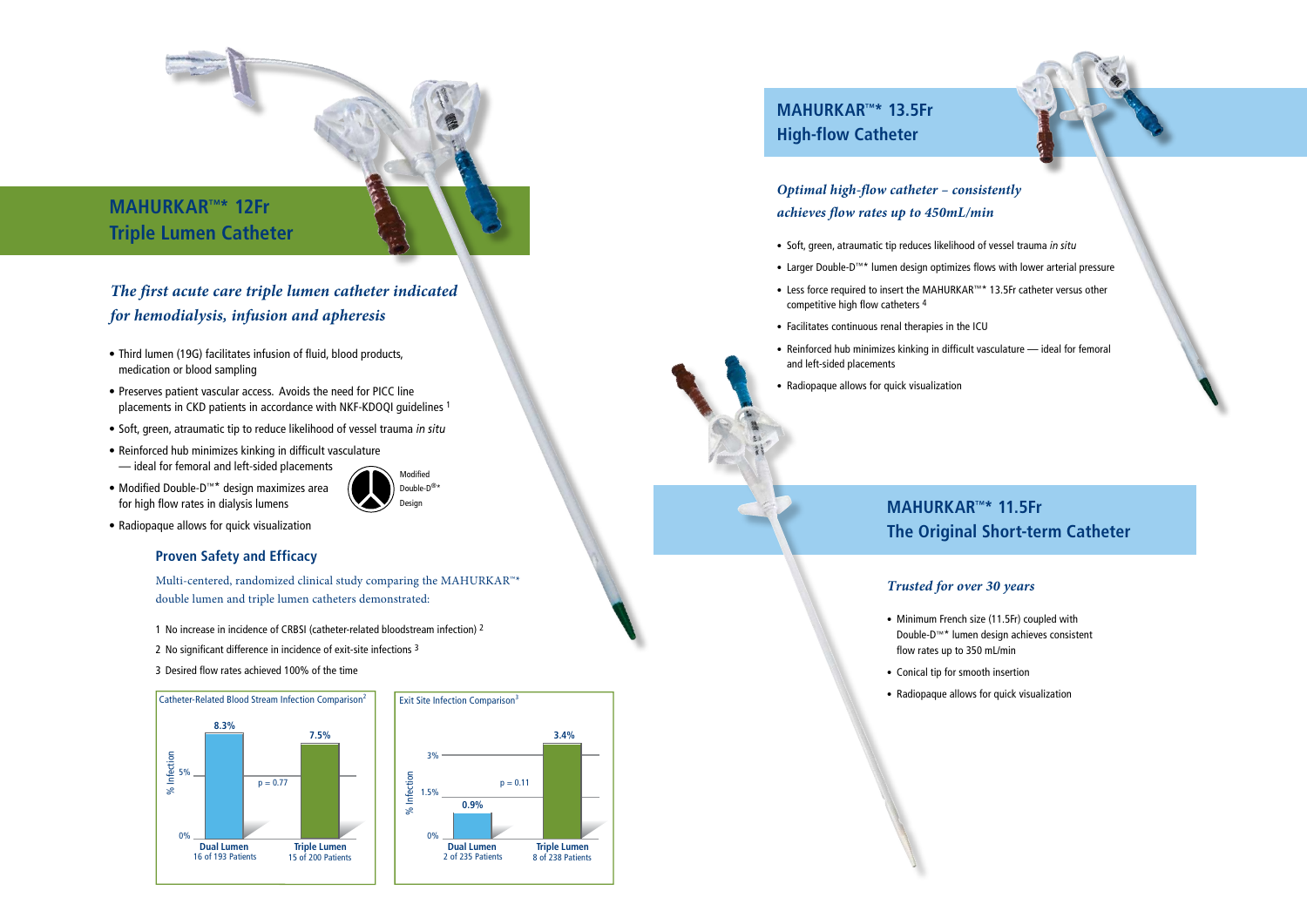|      | <b>Straight Extensions</b> | <b>Curved Extensions</b> | <b>Descriptions</b> | Qty/Case |
|------|----------------------------|--------------------------|---------------------|----------|
| KITS | 8888135131                 | 8888135132               | 13.5 Fr x 13.5 cm   |          |
|      | 8888135161                 | 8888135162               | 13.5 Fr x 16 cm     |          |
|      | 8888135191                 | 8888135192               | 13.5 Fr x 19.5 cm   |          |
|      | 8888135241                 | 8888135242               | 13.5 Fr x 24 cm     |          |

## **Mahurkar™\* 13.5Fr High Flow Dual Lumen Catheters**

**Kits contain:** [1] 13.5Fr Catheter, [1] 18G Introducer Needle, [1] J/Straight 0.038" x 70 cm Guidewire, [1 each] Tissue Dilators (10Fr, 14Fr), [2] Telfa™ Island Dressings, [2] Sealing Caps



**Catheter components:** [1] 8, 10, or 11.5Fr catheter, [2] Sealing Caps

**Kits contain all catheter components in addition to:** [1] 18G Introducer Needle, [1] J/Straight 70 cm guidewire (0.032" – 8Fr, 0.035" – 10Fr, 0.038" – 11.5Fr), [2] Telfa™ Island Dressings, [1] Tissue Dilator – 8Fr or 10Fr, [1] Tissue Dilator – 12Fr (11.5Fr Catheters Only)

| <b>Straight Extensions</b> | <b>Curved Extensions</b> | <b>Descriptions</b>      | Qty/Case |
|----------------------------|--------------------------|--------------------------|----------|
| 8817142005                 |                          | 10 Fr x 12 cm            | 5        |
| 8817145005                 |                          | 10 Fr x 15 cm            | 5        |
| 8813816005                 | 8813816009               | 11.5 Fr $\times$ 13.5 cm | 5        |
| 8830414001                 | 8830414002               | 11.5 Fr x 16 cm          | 5        |
| 8813794005                 | 8813794009               | 11.5 Fr x 19.5 cm        | 5        |
| 8831662001                 |                          | 11.5 Fr x 24 cm          | 5        |
| 8832539001                 |                          | $8$ Fr x 9 cm            | 5        |
| 8832539002                 | 8832539006               | 8 Fr x 12 cm             | 5        |
| 8832539003                 | 8832539007               | 8 Fr x 15 cm             | 5        |
|                            | 8817143005               | 10 Fr x 12 cm            | 5        |
| 8817146001                 | 8817146007               | 10 Fr x 15 cm            | 5        |
| 8813817005                 | 8813817009               | 11.5 Fr x 13.5 cm        | 5        |
| 8830415001                 | 8830415003               | 11.5 Fr x 16 cm          | 5        |
| 8813793009                 | 8813793013               | 11.5 Fr x 19.5 cm        | 5        |
| 8831661001                 |                          | 11.5 Fr x 24 cm          | 5        |

Kits Catheters

KITS

**CATHETERS** 

## **Mahurkar™\* 8, 10 or 11.5Fr Dual Lumen Catheter**







## **MAHURKAR™\* catheters feature:**

**Orders for all Catheter Products should be placed through the Covidien Customer Service Department, 1-800-962-9888.** 

A variety of catheter configurations and sizes to accommodate various insertion sites and patient sizes







## **Mahurkar™\* 12Fr Triple Lumen Catheter**

# **Straight Extensions Curved Extensions Descriptions Qty/Case**



|      | <b>Straight Extensions</b> | <b>Curved Extensions</b> | <b>Descriptions</b> | Qty/ |
|------|----------------------------|--------------------------|---------------------|------|
| KITS |                            | 8888345603               | 12 Fr x 13 cm       | 5    |
|      |                            | 8888345611               | 12 Fr x 16 cm       | 5    |
|      | 8888340629                 | 8888345629               | 12 Fr x 20 cm       | 5    |
|      | 8888340637                 | 8888345637               | 12 Fr x 24 cm       | 5    |

**Kits contain:** [1] 12Fr Catheter, [1] 18G Introducer Needle, [1] J/Straight 0.035" x 70 cm Guidewire, [1 each] Tissue Dilators (10Fr, 12Fr), [2] Telfa™ Island Dressings, [3] Sealing Caps